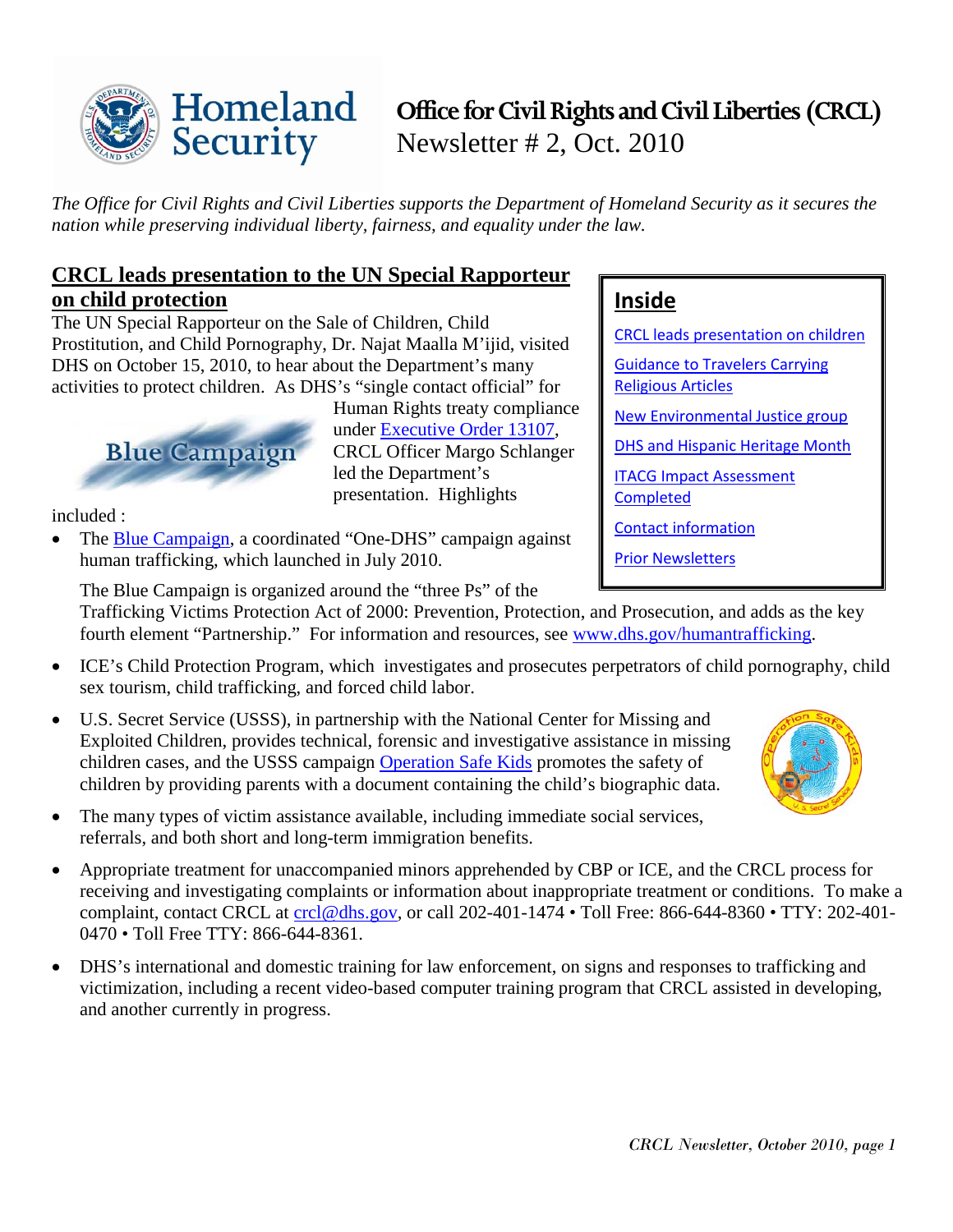

**UN Special Rapporteur on the Sale of Children, Child Prostitution, and Child Pornography, Dr. Najat Maalla M'ijid, attends cross-component DHS meeting hosted by CRCL.** 

#### <span id="page-1-0"></span>**Guidance to Travelers Carrying Religious Articles**

CRCL partners with CBP and TSA to develop guidance for travelers carrying religious articles, particularly during religious holidays when there may be an unusual number of such travelers. One holiday recently ended is Sukkot, during which some Jewish travelers entering the United States may carry religious items such as an etrog (a citrus fruit) or lulav (an object that combines willow and myrtle twigs and palm fronds). With CRCL's partnership, TSA and CBP both prepared for the holiday by educating their officers about what to expect and the applicable agricultural inspection rules, and issued information to travelers to inform them as well. (For Sukkot objects, the crucial information was that all are generally permitted to come into the country as either personal or checked luggage, if they are free of pests or symptoms of disease; European willow is, however, forbidden.)

Similarly, during the Muslim pilgrimage to Mecca, or Hajj, there may be a large number of travelers carrying religious objects or dressed in religious garb. This year Hajj is in mid-November; DHS will be providing refresher training to CBP and TSA officers, and will soon post information for travelers at [www.cbp.gov](http://www.cbp.gov/) and [www.tsa.gov.](http://www.tsa.gov/) CRCL will also link to this information to its [web site](http://www.dhs.gov/xabout/structure/editorial_0371.shtm) in November.

#### *Complaints about Screening*

The DHS Traveler Redress Inquiry Program (TRIP) is a single point of contact for individuals who have inquires or seek resolution regarding difficulties they experienced during their travel screening. Visit [www.dhs.gov/trip](http://www.dhs.gov/trip) for more information. Additionally, CRCL investigates claims of civil rights and civil liberties abuses to help DHS improve protections and programs. Click [here](http://www.dhs.gov/xabout/structure/editorial_0373.shtm) for information on how to file and submit a complaint or email us at [crcl@dhs.gov](mailto:crcl@dhs.gov) for more information.

#### <span id="page-1-1"></span>**New Environmental Justice Working Group**

[Executive Order 12898,](http://www.epa.gov/fedreg/eo/eo12898.htm) on "Environmental Justice" requires DHS to "make achieving environmental justice part of its mission by identifying and addressing, as appropriate, disproportionately high and adverse human health or environmental effects of its programs, policies, and activities on minority populations and low-income populations in the United States and its territories and possessions." To further this goal by coordinating Departmental strategy and activities in this important area, DHS has formed an Environmental Justice Working Group. CRCL is co-chairing the group, and activities will be reported in this newsletter.

**Etrog and Lulav**

*CRCL Newsletter, October 2010, page 2*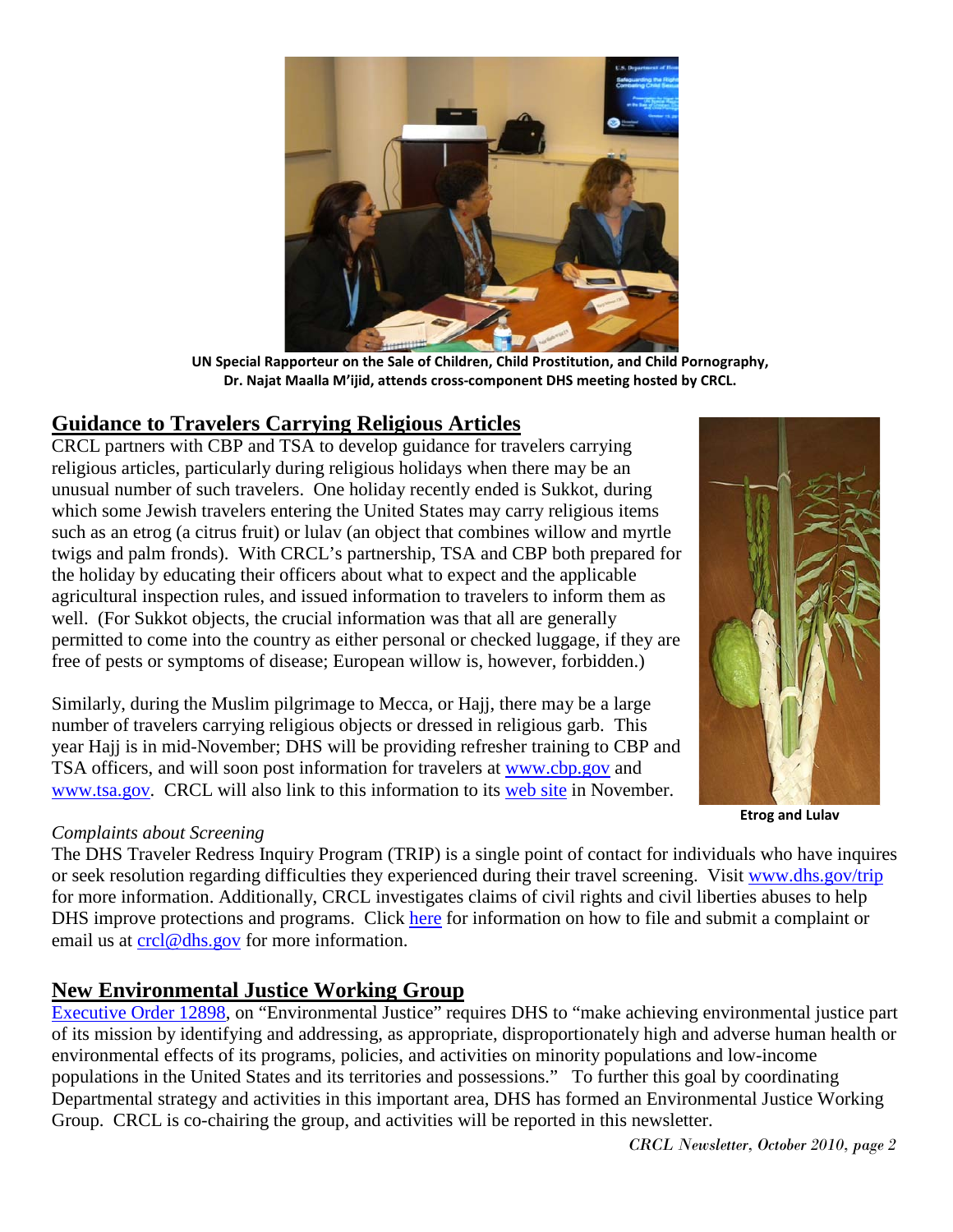# <span id="page-2-0"></span>**DHS Celebrates National Hispanic Heritage Month**

National Hispanic Heritage Month ended October 15, 2010; its theme was *Heritage, Diversity, Integrity, and Honor: The Renewed Hope of America* (*Herencia, Diversidad, Integridad y Honor: La Renovada Esperanza de America*). This annual observance was mandated by Congress in 1988, to celebrate and recognize the achievements and contributions Hispanic Americans have made to American society and culture.

DHS marked National Hispanic Heritage Month in many ways, including FEMA's first Latino Leadership Summit, which brought together over 100 business and community leaders of Latino communities from all over the United States to discuss how we can all come together to help meet the needs of our entire communities; the focus was on preparedness and on communication both before and after disaster strikes. The conference took place from September 29-30, and CRCL Disaster Preparedness Section staff attended in order to connect with the participants. We are working with FEMA on its efforts to reach entire communities. As Administrator Craig Fugate said at this event,

*The only way to succeed in building resilient, prepared communities is to partner with community leaders, whether they are elected or appointed officials, leaders in their faith congregations or the private sector, or connectors in their neighborhoods. The Latino community is among the largest and fastest growing populations in the United States and including [these] leaders in the emergency preparedness dialogue is an essential part of keeping our nation and our neighborhoods safe.* 

For public preparedness information in Spanish, see [www.Listo.gov,](http://www.listo.gov/) the Spanish version of [www.Ready.gov.](http://www.ready.gov/) On [www.Listo.gov](http://www.listo.gov/) the public can find new Spanish-language public service advertisements that aim to inform the Spanish-speaking public of the importance of being prepared for disasters.

## <span id="page-2-1"></span>**CRCL submits Civil Rights/Civil Liberties Impact Assessment to Congress**

One of the ways CRCL protects civil rights and civil liberties is by conducting "impact assessments" of DHS programs or activities. These are in-depth reviews, examining policy and its implementation, and assessing what improvements might better protect civil rights or civil liberties. When Congress created the Interagency Threat Assessment and Coordination Group (ITACG), a unit at the Office of the Director of National Intelligence staffed by state and local law enforcement personnel, whose role is to serve as liaison between the Intelligence Community and state and local law enforcement, it also [mandated](http://frwebgate.access.gpo.gov/cgi-bin/getdoc.cgi?dbname=110_cong_public_laws&docid=f:publ053.110.pdf) an impact assessment of that program, to be conducted jointly by CRCL and our counterparts at the Office of the Director of National Intelligence and the Department of Justice. That Assessment has now been reported to Congress and is available on CRCL's website at [www.dhs.gov/crcl.](http://www.dhs.gov/crcl) Generally, the Assessment concludes that the ITACG is a useful program with positive civil liberties and privacy effects. We do recommend that ITACG policy be developed to formalize existing antidiscrimination requirements to reference National Counter-Terrorism Center policies on information access and dissemination. The ITACG leadership has agreed to these recommendations.

#### <span id="page-2-2"></span>**Additional information, and contacting us**

The goal of this periodic newsletter is to inform members of the public about the activities of the DHS Office for Civil Rights and Civil Liberties, including how to make complaints; ongoing and upcoming projects; opportunities to offer comments and feedback; etc. We distribute our newsletters via an email list, post them on our website [\(www.dhs.gov/crcl\)](http://www.dhs.gov/crcl), and make them available to community groups for redistribution. If you are receiving this newsletter by either of the latter two methods and would like to receive it via email, please send a request to join our distribution list: [crcloutreach@dhs.gov.](mailto:crcloutreach@dhs.gov) If you are on that list, but no longer wish to receive it, let us know the same way. For more information, including on how to make a civil rights or civil liberties complaint about DHS activities, see [www.dhs.gov/crcl.](http://www.dhs.gov/crcl)